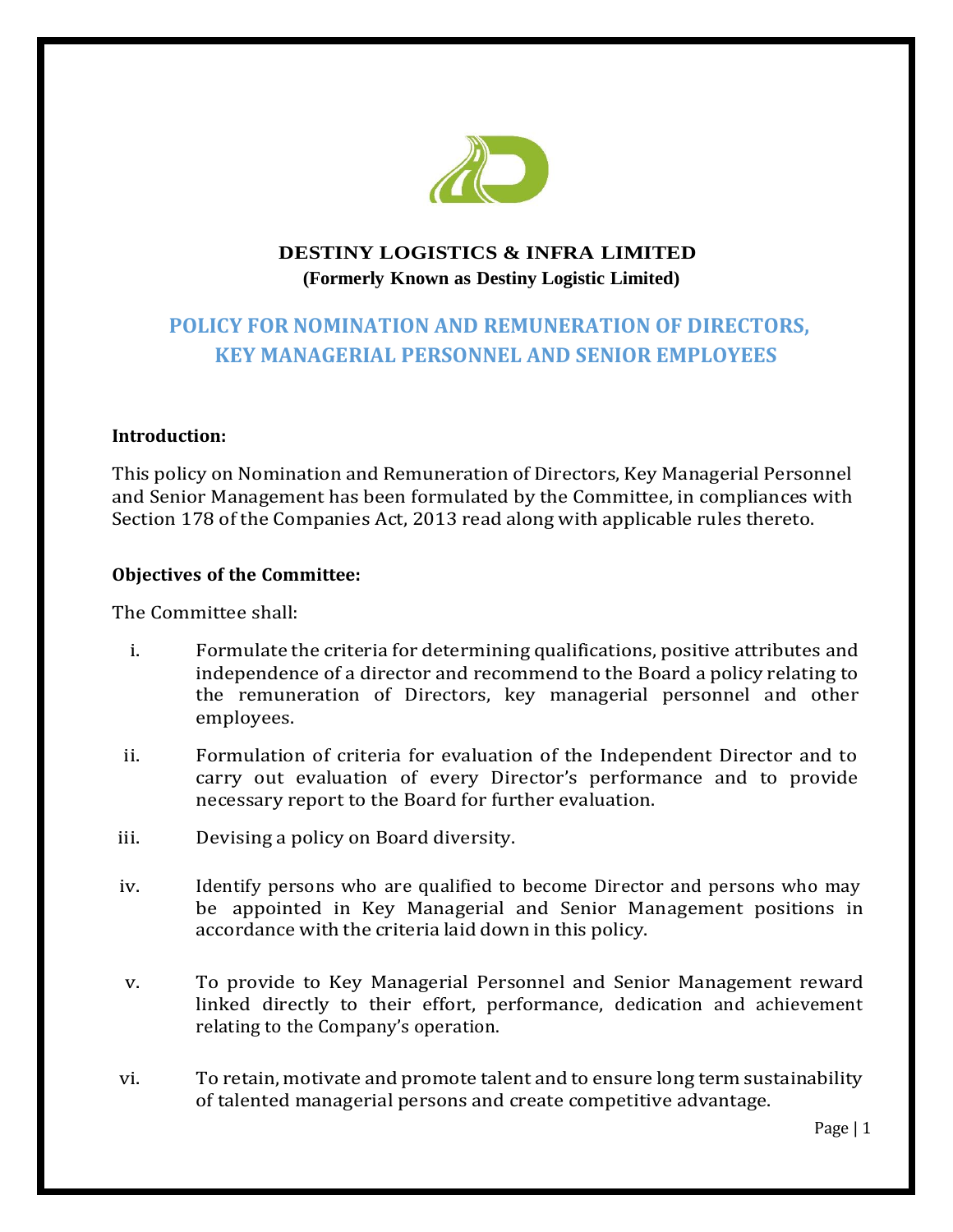- vii. Ensure that level and composition of remuneration is reasonable and sufficient, relationship of remuneration to performance is clear and meets appropriate performance benchmarks.
- viii. To carry out any other function as is mandated by the Board from time to time and / or enforced by any statutory notification, amendment or modification, as may be applicable.
	- ix. To perform such other functions as may be necessary or appropriate for the performance of its duties.
	- x. To develop a succession plan for the Board and to regularly review the plan.

#### **Definitions:**

 "Act":- Act means the Companies Act, 2013 and Rules framed thereunder, as amended from time to time.

- "Board":- Board means Board of Directors of the Company.
- "Company":- Company means Destiny Logistics & Infra Limited.

 "Senior Management":- The expression ''senior management'' means personnel of the Company who are members of its core management team excluding Board of Directors comprising all members of management one level below the executive directors, including the functional heads.

 "Nomination and Remuneration Committee" shall mean a Committee of Board of Directors of the Company, constituted in accordance with the provisions of Section 178 of the Companies Act, 2013.

"Policy or This Policy" means, "Nomination and Remuneration Policy".

 "Remuneration" means any money or its equivalent given or passed to any person for services rendered by him and includes perquisites as defined under the Income-tax Act, 1961.

• "Independent Director": As provided under the Companies Act, 2013, 'Independent Director' shall mean a non- executive director, other than a nominee director of the Company: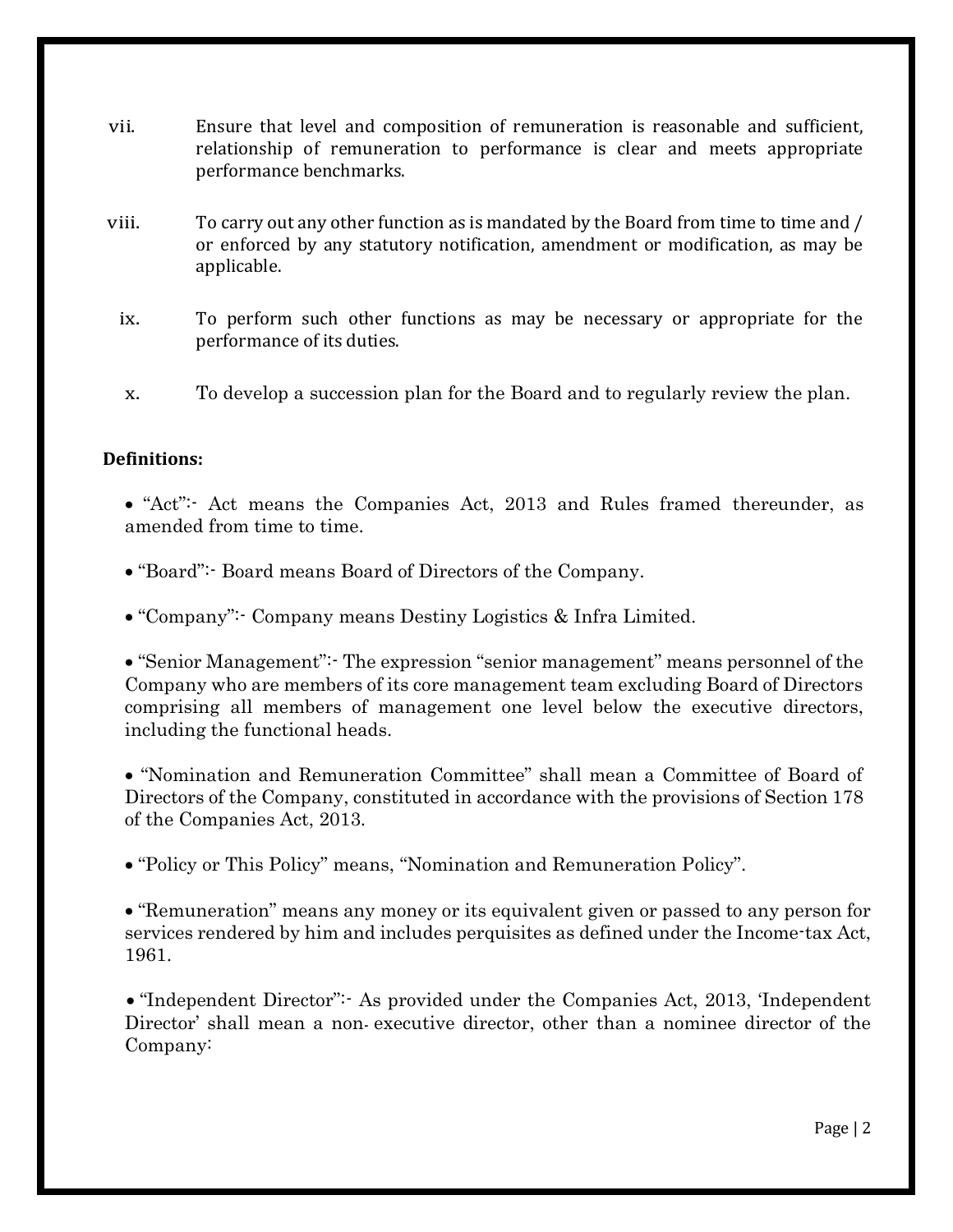- a. who, in the opinion of the Board, is a person of integrity and possesses relevant expertise and experience;
- b. (i) who is or was not a promoter of the Company or its holding, subsidiary or associate company; (ii) who is not related to promoters or directors in the company, its holding, subsidiary or associate company;
- c. apart from receiving director's remuneration, has or had no pecuniary relationship with the Company, its holding, subsidiary or associate Company, or their promoters, or directors, during the immediately preceding financial years or during the current financial year;
- d. none of whose relatives has or had pecuniary relationship or transaction with the Company, its holding, subsidiary or associate Company, or their promoters, or directors, amounting to two percent. or more of its gross turnover or total income or fifty lakh rupees or such higher amount as may be prescribed, whichever is lower, during the two immediately preceding financial years or during the current financial year;
- e. who, neither himself nor any of his relatives
	- i. holds or has held the position of a key managerial personnel or is or has been employee of the company or its holding, subsidiary or associate company in any of the three financial years immediately preceding the financial year in which he is proposed to be appointed;
	- ii. is or has been an employee or proprietor or a partner, in any of the three financial years immediately preceding the financial year in which he is proposed to be appointed; of –

(A) firm of auditors or company secretaries in practice or cost auditors of the company or its holding, subsidiary or associate Company; or

(B) any legal or a consulting firm that has or had any transaction with the Company, its holding, subsidiary or associate Company amounting to ten per cent or more of the gross turnover of such firm;

- iii. holds together with his relatives two per cent or more of the total voting power of the Company; or
- iv. is a Chief Executive or director, by whatever name called, of any non- profit organization that receives twenty-five percent or more of its receipts from the Company, any of its promoters, directors or its holding, subsidiary or associate Company or that holds two per cent or more of the total voting power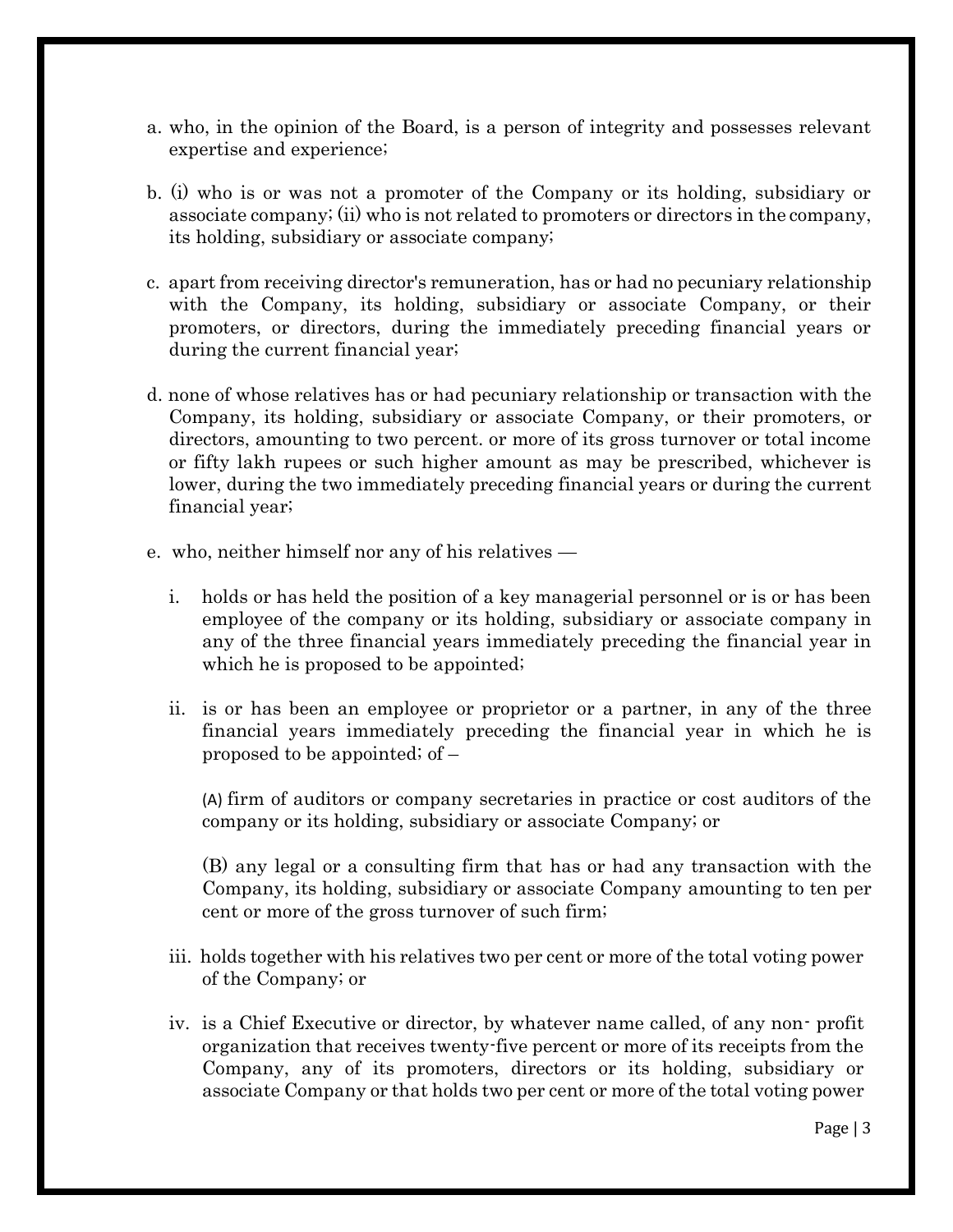of the Company; or

- f. who possesses such other qualification as may be prescribed under the applicable statutory provisions/ regulations.
- g. is a material supplier, service provider or customer or a less or lessee of the Company;
- h. who is not less than 21 years of age.
- "Key Managerial Personnel":- Key Managerial Personnel (KMP) means-
	- (i) the Chief Executive Officer or the managing director or the manager;
	- (ii) the Whole-Time Director;
	- (iii) the Company Secretary;
	- (iv) the Chief Financial Officer; and
	- (v) such other officer as may be prescribed under the applicable statutory provisions/ regulations.

## Constitution of the Nomination and Remuneration Committee:

The Board has the power to constitute/ reconstitute the Committee from time to time in order to make it consistent with the Company's policy and applicable statutory requirement.

- a. The Committee shall consist of a minimum 3 non-executive directors, majority of them being independent.
- b. Minimum two (2) members shall constitute a quorum for the Committee meeting.
- c. Membership of the Committee shall be disclosed in the Annual Report.
- d. Term of the Committee shall be continued unless terminated by the Board of Directors.

## Chairman:

- a. Chairman of the Committee shall be an Independent Director.
- b. Chairperson of the Company may be appointed as a member of the Committee but shall not be a Chairman of the Committee.
- c. In the absence of the Chairman, the members of the Committee present at the meeting shall choose one amongst them to act as Chairman.
- d. Chairman of the Nomination and Remuneration Committee meeting could be present at the Annual General Meeting or may nominate some other member to answer the shareholders' queries.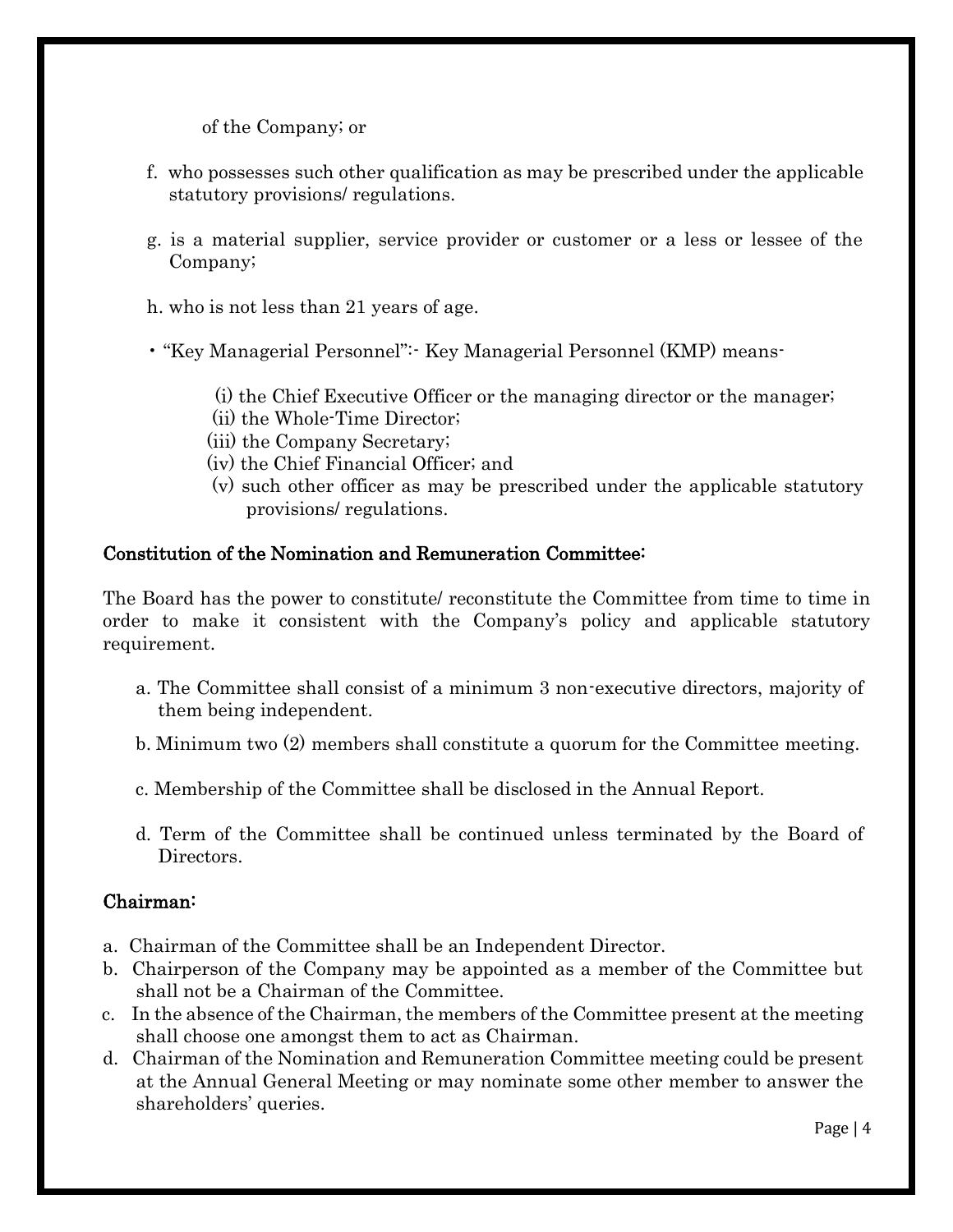## Frequency of Meetings:

The Committee shall meet at such regular intervals as may be required.

#### General Appointment Criteria:

- i. The Committee shall consider the ethical standards of integrity and probity, qualification, expertise and experience of the person for appointment as Director, KMP or at Senior Management level and accordingly recommend to the Board his / her appointment.
- ii. The Company should ensure that the person so appointed as Director/ Independent Director/ KMP/ Senior Management Personnel shall not be disqualified under the Companies Act, 2013, rules made there under or any other enactment for the time being in force.
- iii. The Director/ Independent Director/ KMP/ Senior Management Personnel shall be appointed as per the procedure laid down under the provisions of the Companies Act, 2013, rules made there under, or any other enactment for the time being in force.
- iv. The Company shall not appoint or continue the employment of any person as Managing Director/ Whole-time Director/Manager who has attained the age of seventy years. Provided that the term of the person holding this position may be extended beyond the age of seventy years with the approval of shareholders by passing a special resolution based on the explanatory statement annexed to the notice for such motion indicating the justification for extension of appointment beyond seventy years.

#### **Term / Tenure:**

The Term / Tenure of the Directors shall be governed as per provisions of the Companies Act, 2013 and rules made there under as amended from time to time.

#### **Removal:**

Due to reasons for any disqualification mentioned in the Companies Act, 2013, rule made there under or under any other applicable Act, rules and regulations or any other reasonable ground, the Committee may recommend to the Board for removal of a Director, KMP or Senior Management Personnel subject to the provisions and compliance of the said Act, rules and regulations.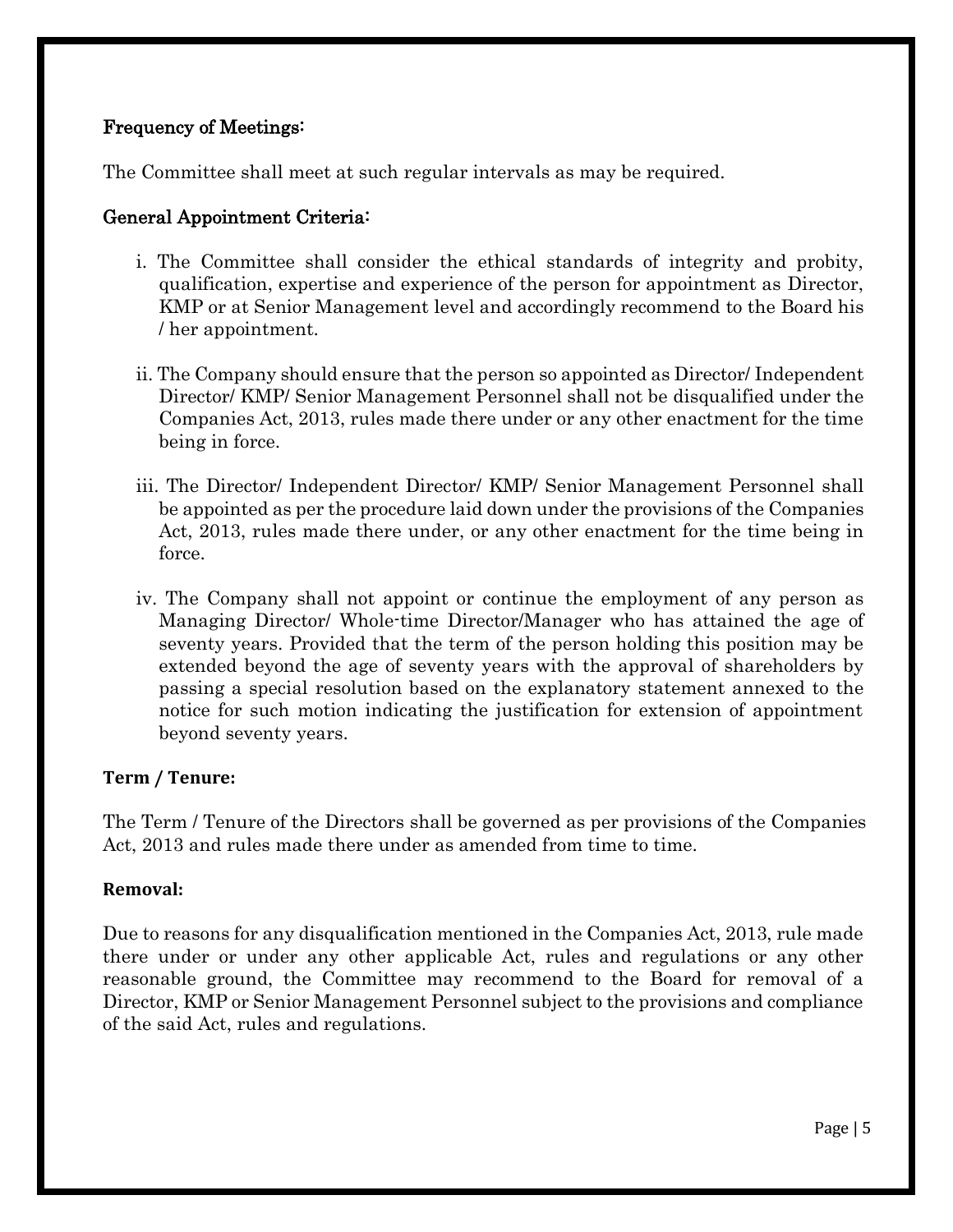#### **Retirement**

The Director, KMP and Senior Management shall retire as per the applicable provisions of the Companies Act, 2013 and the prevailing policy of the Company. The Board will have the discretion to retain the Director, KMP, Senior Management in the same position/ remuneration or otherwise even after attaining the retirement age, for the benefit of the Company.

#### **Criteria for Evaluation of the Board:**

Following are the Criteria for evaluation of performance of the Board:

- 1. Executive Directors: The Executive Directors shall be evaluated on the basis of targets/Criteria given to executive Directors by the Board from time to time.
- 2. Non-Executive Director: The Non-Executive Directors shall be evaluated on the basis of the following criteria i.e. whether they:
	- (a) act objectively and constructively while exercising their duties;
	- (b) exercise their responsibilities in a bona fide manner in the interest of the Company;
	- (c) devote sufficient time and attention to their professional obligations for informed and balanced decision making;
	- (d) do not abuse their position to the detriment of the company or its shareholders or for the purpose of gaining direct or indirect personal advantage or advantage for any associated person;
	- (e) refrain from any action that would lead to loss of his independence.
	- (f) inform the Board immediately when they lose their independence.
	- (g) assist the Company in implementing the best corporate governance practices.
	- (h) strive to attend all meetings of the Board of Directors and the Committees;
	- (i) participate constructively and actively in the committees of the Board in which they are chairpersons or members;
	- (j) strive to attend the general meetings of the Company;
	- (k) keep themselves well informed about the Company and the external environment in which it operates;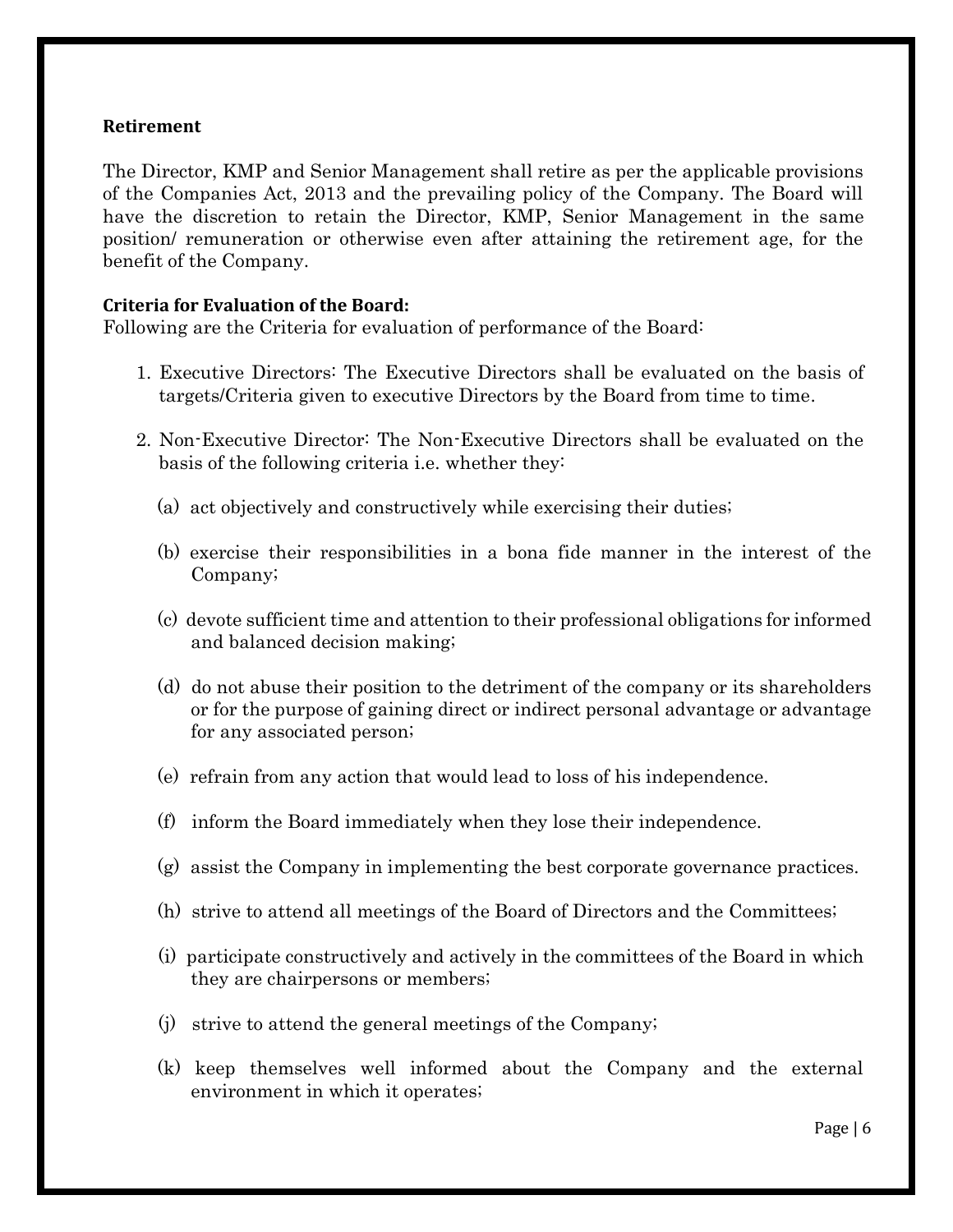- (l) do not unfairly obstruct the functioning of an otherwise proper Board or committee of the Board;
- (m) moderate and arbitrate in the interest of the Company as a whole, in situations of conflict between management and shareholder's interest.
- (n) abide by Company's Memorandum and Articles of Association, Company's policies and procedures including code of conduct, insider trading, etc.

## **Remuneration:**

The Committee will recommend the remuneration to be paid to the Managing Director, Whole Time Director, KMP and Senior Management Personnel to the Board for their approval. The level and composition of remuneration so determined by the Committee shall be reasonable and sufficient to attract, retain and motivate directors, Key Managerial Personnel and Senior Management of the quality required to run the Company successfully. The relationship of remuneration to performance should be clear and meet appropriate performance benchmarks. The remuneration should also involve a balance between fixed and incentive pay reflecting short and long-term performance objectives appropriate to the working of the Company and its goals.

#### General:

1. The remuneration / compensation / commission etc. to Managerial Person, KMP and Senior Management Personnel will be determined by the Committee and recommended to the Board for approval. The remuneration / compensation / commission etc. shall be subject to the prior/post approval of the shareholders of the Company, wherever required.

2. The remuneration and commission to be paid to Managerial Person shall be as per the statutory provisions of the Companies Act, 2013, and the rules made thereunder for the time being in force.

3. Increments to the existing remuneration / compensation structure may be recommended by the Committee to the Board which should be within the slabs approved by the Shareholders in the case of Managerial Person. Increments will be effective from the date of reappointment in respect of Managerial Person and in respect of other employees of the Company will be effective from the date of communication.

4. Where any insurance is taken by the Company on behalf of its Managerial Person, KMP and any other employees for indemnifying them against any liability, the premium paid on such insurance shall not be treated as part of the remuneration payable to any such personnel. Provided that if such person is proved to be guilty, the premium paid on such insurance shall be treated as part of the remuneration.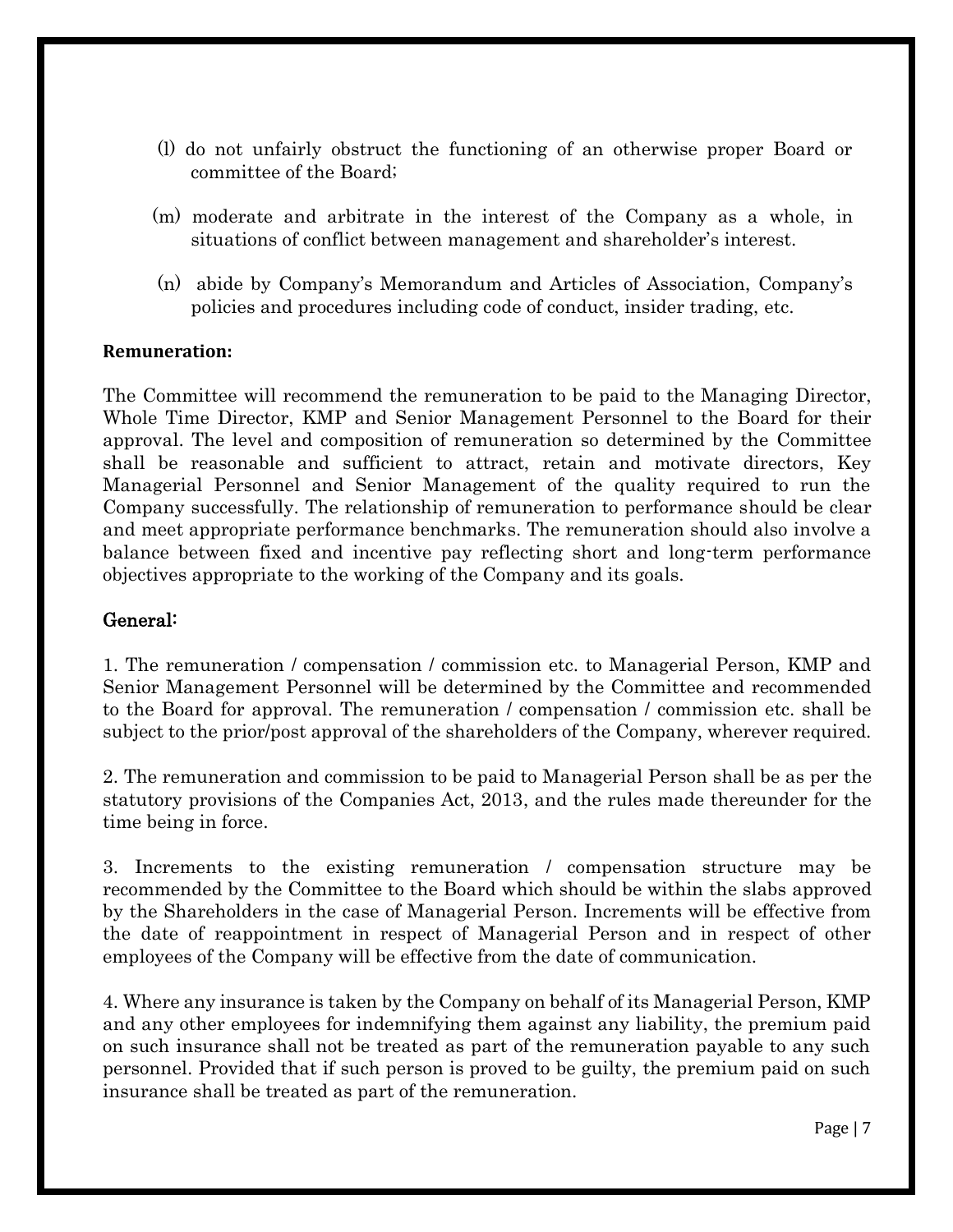## Remuneration to Managerial Person, KMP and Senior Management.

1. Fixed pay: Managerial Person, KMP and Senior Management shall be eligible for a monthly remuneration as may be approved by the Board on the recommendation of the Committee in accordance with the statutory provisions of the Company Act, 2013, and the rules made there under for the time being in force. The break-up of the pay scale and quantum of perquisites including, employer's contribution to P.F, pension scheme, medical expenses, club fees etc. shall be decided and approved by the Board on the recommendation of the Committee and approved by the shareholders wherever required.

2. Minimum Remuneration: If, in any financial year, the Company has no profits or its profits are inadequate, the Company shall pay remuneration to its Managerial Person in accordance with the provisions of Schedule V of the Companies Act, 2013 and if it is not able to comply with such provisions, with the approval of the Shareholder.

3. Provisions for excess remuneration: If any Managerial Person draws or receives, directly or indirectly by way of remuneration any such sums in excess of the limits prescribed under the Companies Act, 2013 or without the prior approval of Shareholder, where required, he / she shall refund such sums to the Company and until such sum is refunded, hold it in trust for the Company. The Company shall not waive recovery of such sum refundable to it unless permitted by the Shareholder.

## Remuneration to Non-Executive / Independent Director:

1. Remuneration / Commission:

The remuneration / commission shall be in accordance with the statutory provisions of the Companies Act, 2013, and the rules made there under for the time being in force.

2. Sitting Fees:

The Non- Executive / Independent Director may receive remuneration by way of fees for attending meetings of Board or Committee thereof. Provided that the amount of such fees shall not exceed the maximum amount as provided in the Companies Act, 2013, per meeting of the Board or Committee.

3. Limit of Remuneration /Commission:

Remuneration /Commission may be paid within the monetary or in excess if approved by the Shareholder.